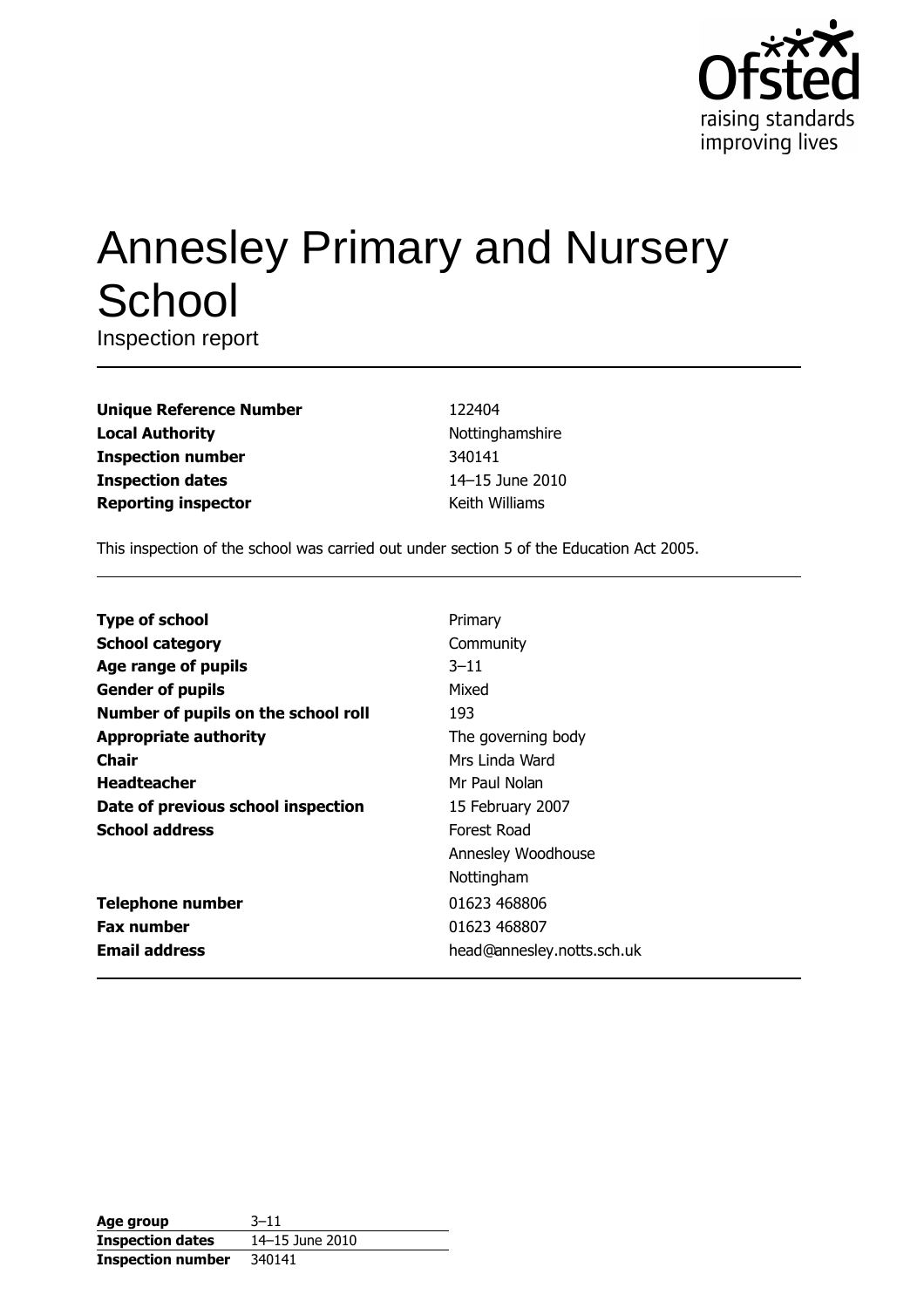The Office for Standards in Education, Children's Services and Skills (Ofsted) regulates and inspects to achieve excellence in the care of children and young people, and in education and skills for learners of all ages. It regulates and inspects childcare and children's social care, and inspects the Children and Family Court Advisory Support Service (Cafcass), schools, colleges, initial teacher training, work-based learning and skills training, adult and community learning, and education and training in prisons and other secure establishments. It rates council children's services, and inspects services for looked after children, safequarding and child protection.

Further copies of this report are obtainable from the school. Under the Education Act 2005, the school must provide a copy of this report free of charge to certain categories of people. A charge not exceeding the full cost of reproduction may be made for any other copies supplied.

If you would like a copy of this document in a different format, such as large print or Braille, please telephone 08456 404045, or email enquiries@ofsted.gov.uk.

You may copy all or parts of this document for non-commercial educational purposes, as long as you give details of the source and date of publication and do not alter the documentation in any way.

Royal Exchange Buildings St Ann's Square Manchester M2 7LA T: 08456 404045 Textphone: 0161 618 8524 E: enquiries@ofsted.gov.uk W: www.ofsted.gov.uk

© Crown copyright 2010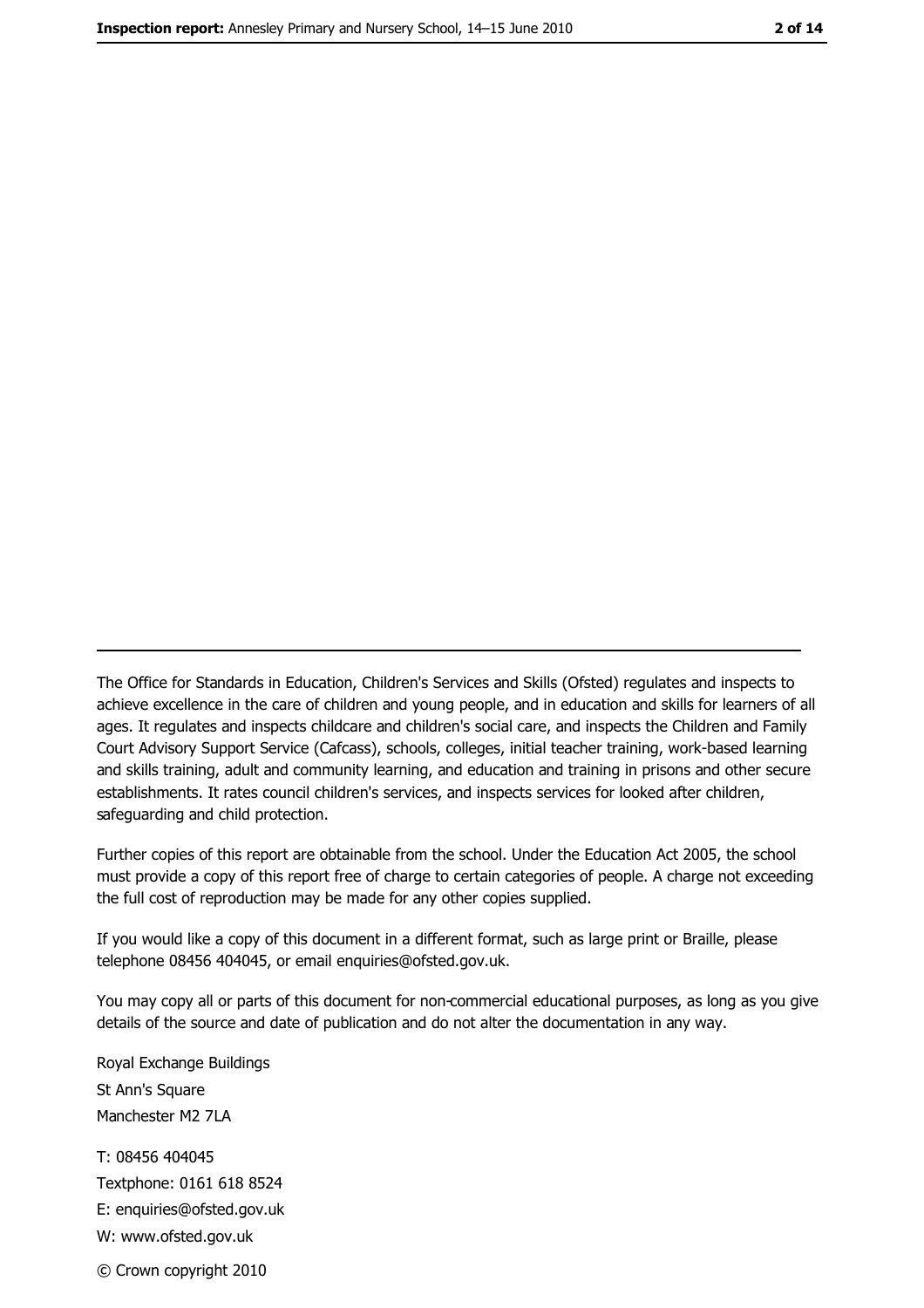# **Introduction**

This inspection was carried out by three additional inspectors. Inspectors visited 18 lessons during which nine teachers were observed. Meetings were held with pupils, staff and the chair of governors, and informal discussions were held with a few parents. Inspectors observed the school's work, and looked at its monitoring and assessment records, safequarding documents and those relating to health and safety. In addition, 49 questionnaires returned by parents and carers were considered, together with those returned by pupils in Key Stage 2.

The inspection team reviewed many aspects of the school's work. It looked in detail at the following:

- whether attainment is high enough in Key Stage 1  $\blacksquare$
- the reasons for girls appearing to have made slower progress than boys in Key  $\blacksquare$ Stage 2 and how current pupils compare
- the impact of changes to the curriculum on pupils' learning and enjoyment  $\blacksquare$
- how effectively monitoring systems are securing greater consistency in teaching and  $\blacksquare$ accelerating pupils' progress.

# **Information about the school**

Almost all of the pupils at this average-sized primary school are from White British backgrounds and very few are learning English as an additional language. An above average proportion of pupils is known to be eligible for free school meals. The proportion identified with special educational needs and/or disabilities is average, and includes some pupils who have significant needs. Children in the Early Years Foundation Stage are taught in a unit containing Nursery (FS1) and Reception (FS2) children. The school has Activemark and Healthy Schools status.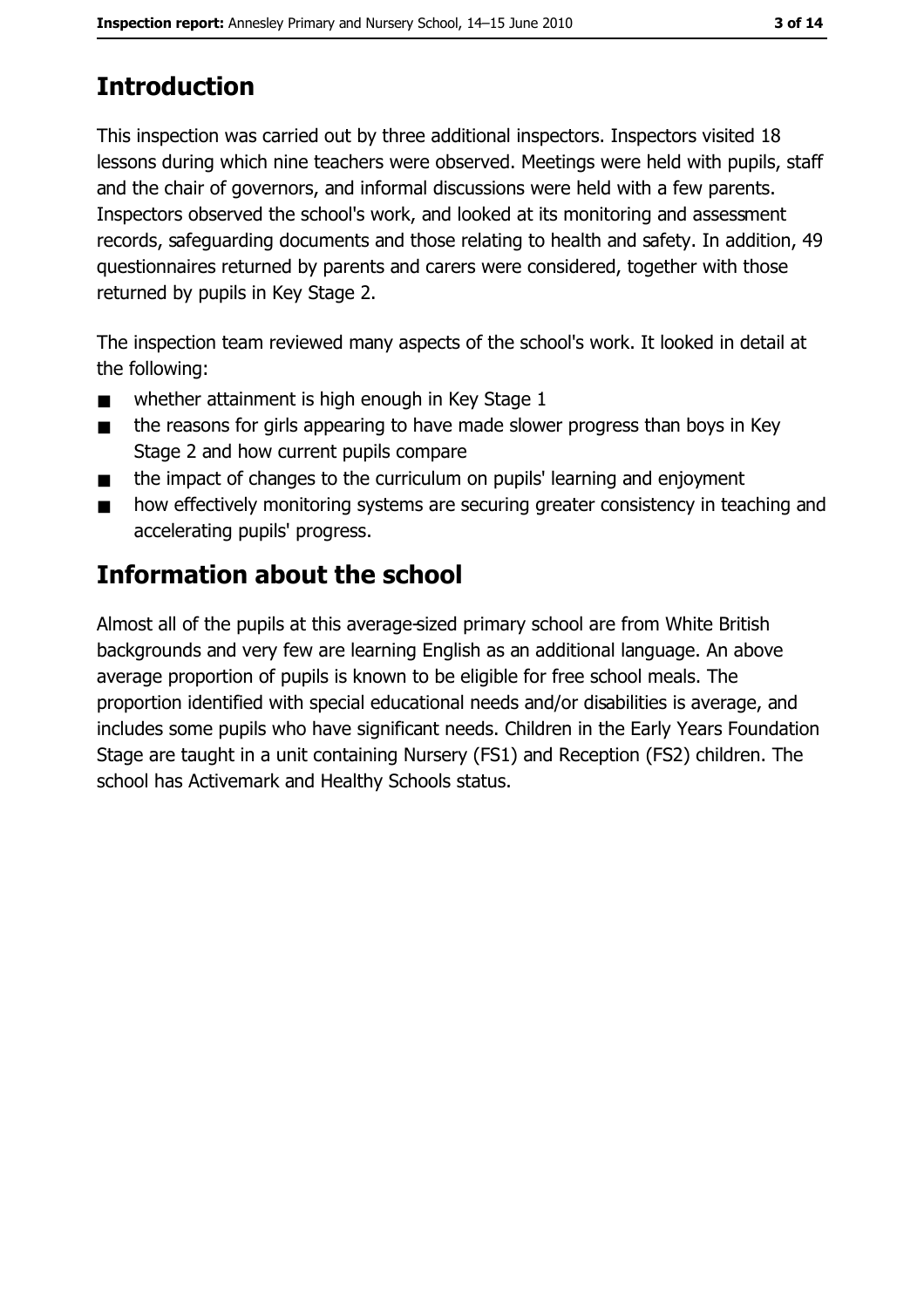# **Inspection judgements**

## Overall effectiveness: how good is the school?

## The school's capacity for sustained improvement

## **Main findings**

Annesley provides a satisfactory education for its pupils. The school is improving because the headteacher and staff are successfully raising pupils' attainment, accelerating their progress and improving the quality of teaching. Some of the improvements are not yet sufficiently well established, however, so inconsistencies remain. The headteacher has an accurate understanding of the school's effectiveness and what needs to improve. Better information about pupils' progress is enabling support to be targeted where it is most needed and this is having a positive impact on the improving picture. Leaders' accurate evaluation and their success so far show that the school has the capacity to secure further improvement. The school is a cohesive community and leaders have a good understanding of the community it serves, but steps to evaluate its impact on community cohesion beyond the local area are at an early stage.

The school promotes pupils' personal development well and provides them with a safe, supportive environment in which to learn and a broad, interesting curriculum. Pupils of all backgrounds and abilities are welcomed and fully included in school life. They enjoy school, attend well and their behaviour is consistently good. Relationships are good and pupils of different backgrounds get on well together, although their awareness of cultures other than their own is patchy.

Pupils make satisfactory progress to reach average levels of attainment by Year 6. They are benefiting from increasingly good teaching, but this is not yet consistent enough, particularly in Key Stage 2, to secure consistently good progress. Children get off to a good start in the Early Years Foundation Stage unit because provision has improved since the last inspection. They make good progress from starting points that are broadly typical of their age. Consistently good teaching in Key Stage 1 has ensured that Year 2 pupils are well on track to reach higher levels of attainment than those achieved in 2009, when they fell considerably. There is more variability in Key Stage 2 but, where teaching is good, pupils learn well. This is seen to particularly good effect in English in Year 6, where pupils are on track to reach above average standards, reflecting good progress from their starting points.

Across the school, lessons run smoothly because teachers are well organised and pupils are eager to learn. Teachers ensure that pupils understand what they are expected to learn. In the best lessons, teachers question well to probe and extend pupils' understanding and they check regularly during the lesson to deal with any misconceptions. However, this approach is not consistent enough from class to class. Pupils are aware of their targets for improvement but teachers' comments, when they mark pupils' work, do not always give them enough information about how well they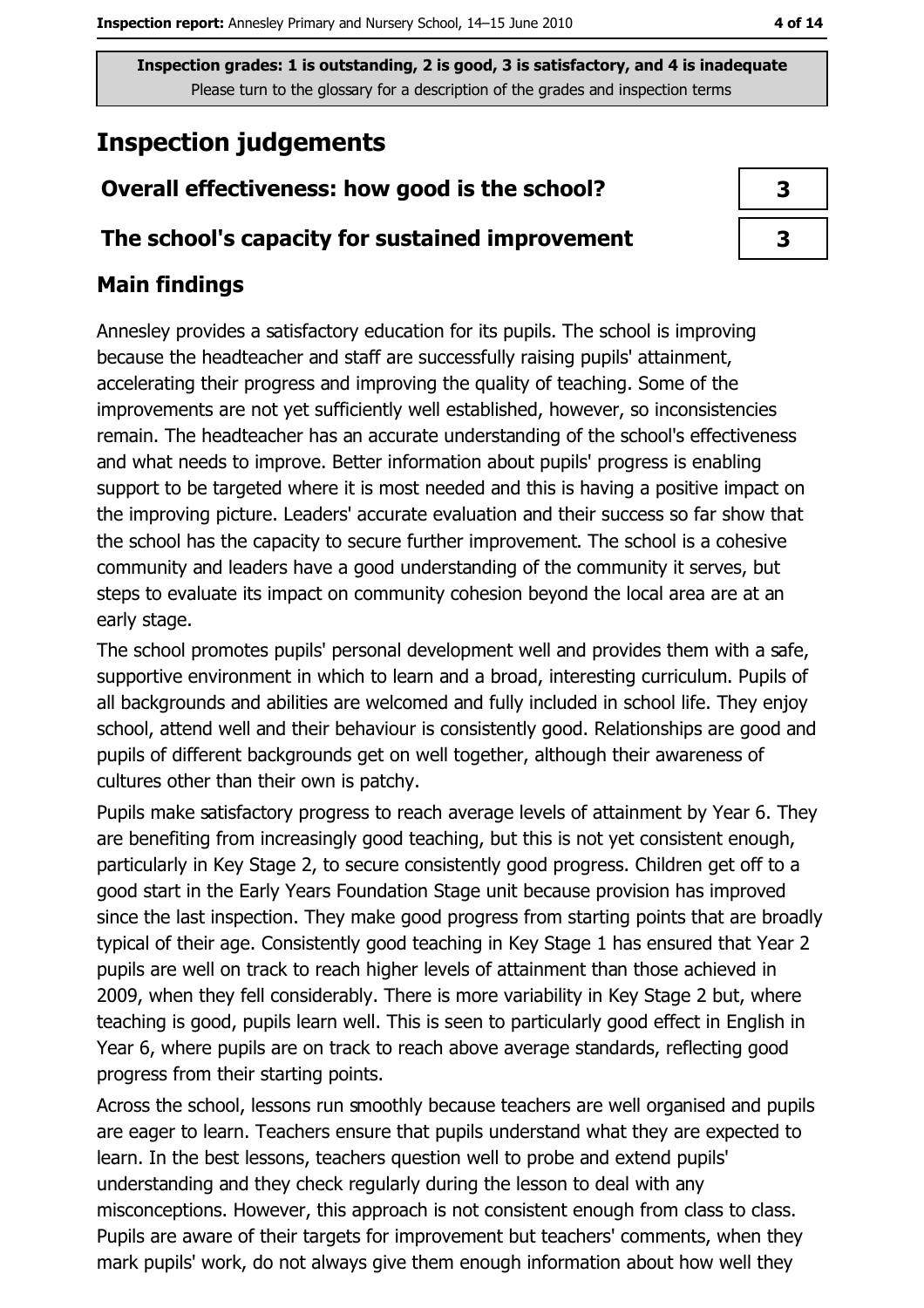have learned and how they can improve. Pupils with special educational needs and/or disabilities, including some who have significant needs, are well supported and they make good progress in their all-round development. The school works well with specialist agencies to augment this support.

## What does the school need to do to improve further?

- Increase the proportion of good teaching to secure consistently good progress,  $\blacksquare$ particularly in Key Stage 2, by:
	- making better use of questioning to probe and challenge pupils' learning
	- reviewing pupils' understanding more regularly during lessons
	- providing a more consistent approach to marking so that pupils are given sharper feedback on their learning and how to improve.
- Improve the evaluation of the school's impact on promoting community cohesion  $\blacksquare$ beyond the local community.
- Increase pupils' awareness of cultures other than their own. .
- About 40% of the schools whose overall effectiveness is judged satisfactory may  $\blacksquare$ receive a monitoring visit by an Ofsted inspector before their next section 5 inspection.

## **Outcomes for individuals and groups of pupils**

National assessment results in Year 2 and Year 6 show that attainment has been broadly average in recent years, reflecting a satisfactory level of achievement. Pupils enjoy school and their progress is accelerating, but the school's assessment records and pupils' work in books and lessons show that the picture is more variable in Key Stage 2, where teaching is not yet consistently good enough to secure consistently good progress. Pupils in Year 6 have made good progress in English this year, because this has been the main focus of the school's work, and they are on track to reach above-average levels of attainment. In a good English lesson, Year 6 pupils collaborated maturely to agree on how they were going to market a chocolate bar. They spoke articulately to make their case, but were sensitive to the views of others and were impressively prepared to compromise to reach a consensus. These pupils write confidently and competently and this supports their learning well in other subjects. Pupils currently in Year 2 are on track to reach higher standards than has previously been the case, and many more pupils are reaching the higher Level 3 than in 2009. An outstanding English lesson in Year 1 showed that pupils have a very clear understanding of their targets and how they can achieve them; they are developing a sharp awareness of what makes good writing.

Inspectors looked closely at the progress made by girls and boys, because recent test results suggest that girls' progress has been slower than boys, especially in mathematics. The school has worked successfully to close this gap, particularly by encouraging girls to be more actively involved in lessons. As a result, inspectors found

3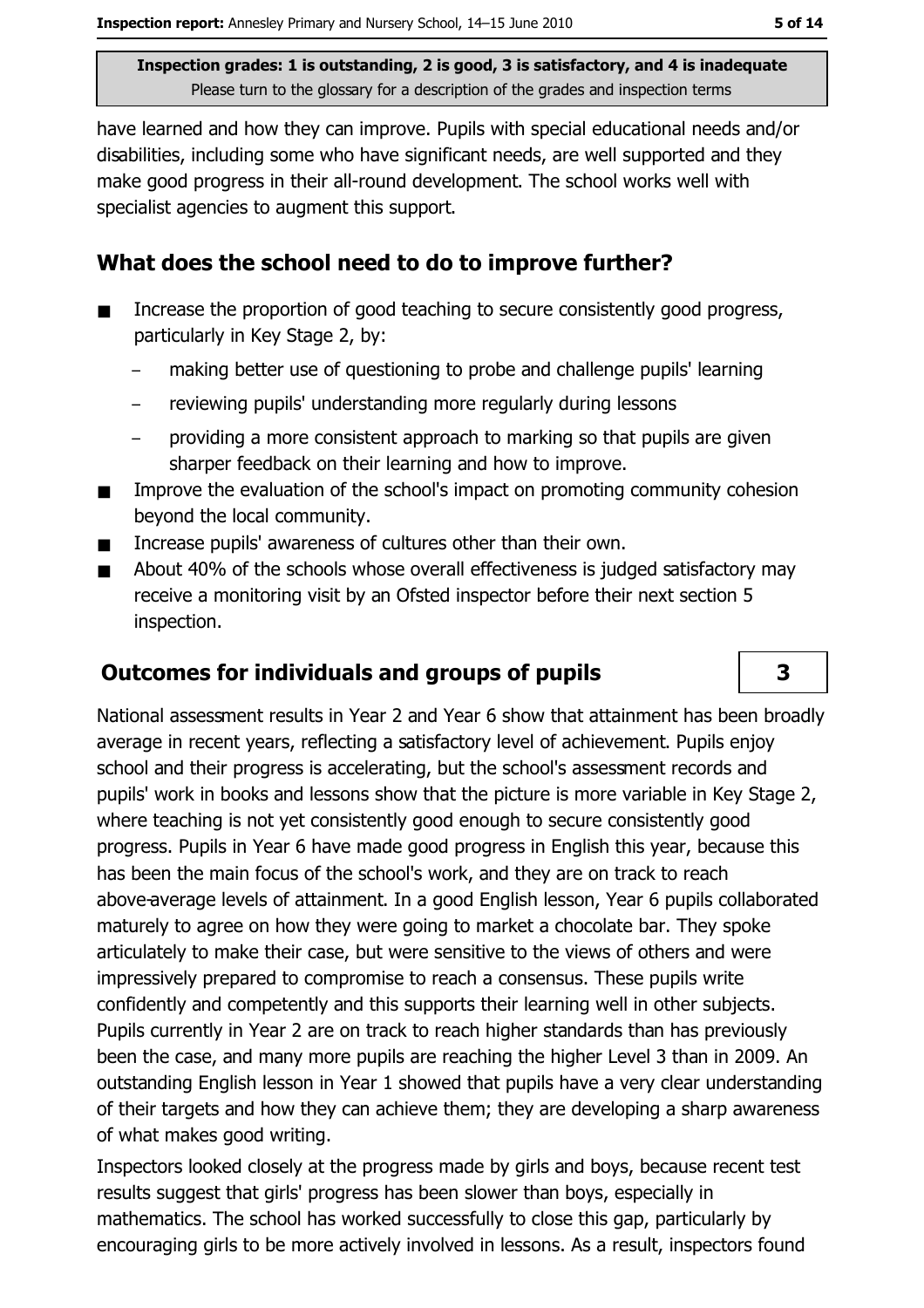no difference in the progress of boys and girls. The school's efforts to improve boys' writing are bearing fruit, too. Across the school, pupils' satisfactory progress in learning basic skills means they are appropriately prepared for their futures.

Pupils make good progress in their spiritual, moral and social development because these aspects are given a high priority. The school's successful acquisition of Activemark and Healthy Schools status reflects pupils' good awareness of how to lead healthy and safe lives. Pupils, endorsed by those parents and carers who took part in the consultation with inspectors, report that they feel safe in school. They enjoy the opportunities to take on extra responsibility, for example by joining the school council, acting as peer tutors or playground buddies and successfully meeting with the local council to discuss concerns about traffic.

These are the grades for pupils' outcomes

| Pupils' achievement and the extent to which they enjoy their learning<br>Taking into account:                             | 3                       |
|---------------------------------------------------------------------------------------------------------------------------|-------------------------|
| Pupils' attainment <sup>1</sup>                                                                                           | 3                       |
| The quality of pupils' learning and their progress                                                                        | 3                       |
| The quality of learning for pupils with special educational needs and/or<br>disabilities and their progress               | 2                       |
| The extent to which pupils feel safe                                                                                      | $\overline{\mathbf{2}}$ |
| <b>Pupils' behaviour</b>                                                                                                  | $\overline{2}$          |
| The extent to which pupils adopt healthy lifestyles                                                                       | $\mathbf{2}$            |
| The extent to which pupils contribute to the school and wider community                                                   | $\mathbf{2}$            |
| The extent to which pupils develop workplace and other skills that will<br>contribute to their future economic well-being | 3                       |
| Taking into account:<br>Pupils' attendance <sup>1</sup>                                                                   | 2                       |
| The extent of pupils' spiritual, moral, social and cultural development                                                   | $\overline{\mathbf{2}}$ |

# How effective is the provision?

Staff have successfully improved the curriculum by providing a wide range of interesting and enjoyable activities and making more meaningful links between subjects. Better planning for English, including increased opportunities for promoting speaking and

The grades for attainment and attendance are: 1 is high; 2 is above average; 3 is broadly average; and 4 is low.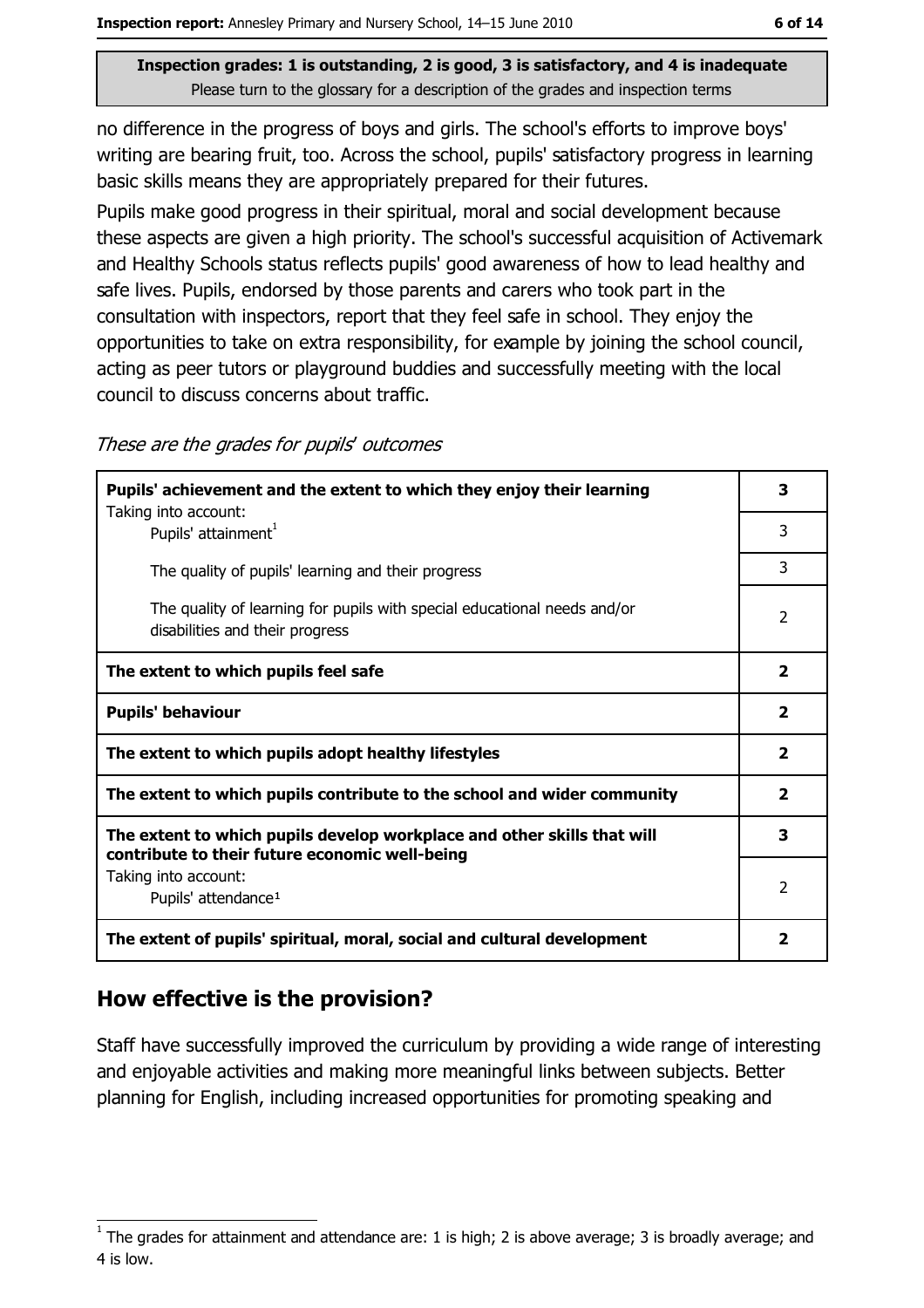listening, is contributing to pupils' enjoyment and helping to accelerate their progress. An increased emphasis on problem-solving in mathematics is also securing improvement, and the school has rightly identified the need to improve planning for mental calculation skills. Pupils enjoy the good range of clubs and other activities provided outside of lessons and the visits and visitors that enrich their learning. Of particular note is the use of 'creative partnerships', which draws together a range of outside expertise and enhances pupils' enjoyment considerably.

Staff evaluate their teaching robustly and are ensuring that the proportion of good teaching is increasing. They plan carefully for the wide range of ability found in most classes and ensure that there is a suitable challenge for more able pupils. Inconsistencies, identified by senior leaders' monitoring of lessons, are being reduced, but there is still more to do. Nevertheless, the improving profile of teaching is helping pupils' learning to gather pace. Pupils' welfare is given a high priority and this is underpinned by the positive ethos and supportive relationships they enjoy with staff. Teaching assistants play an influential part in meeting the needs of pupils of different abilities, particularly those with special educational needs and/or disabilities. The learning mentor provides good support for pupils whose circumstances make them potentially vulnerable. Arrangements for the induction of pupils when they first arrive and the smooth transfer of pupils to their next schools are good.

| These are the grades for the quality of provision |  |
|---------------------------------------------------|--|
|---------------------------------------------------|--|

| The quality of teaching                                                                                    | 3            |
|------------------------------------------------------------------------------------------------------------|--------------|
| Taking into account:<br>The use of assessment to support learning                                          |              |
| The extent to which the curriculum meets pupils' needs, including, where<br>relevant, through partnerships | $\mathbf{2}$ |
| The effectiveness of care, guidance and support                                                            |              |

# How effective are leadership and management?

The headteacher and staff are united in their drive and ambition to raise standards. They have worked well with local authority consultants to improve teaching, planning and assessment during the last year. As a result, leaders are increasingly armed with more detailed information about pupils' progress and how this can be improved. Some of the strategies introduced have not yet had time to achieve fully the desired results, however, or are not yet implemented with sufficient consistency. Governors are supportive and have introduced appropriate ways of finding out about the school's work, although their involvement in formally contributing to the school's self-evaluation is at an early stage. Appropriate steps are taken to safeguard pupils and check on the suitability of adults to work with children.

The school has established good links with parents and carers, including those whose children have special educational needs and/or disabilities. Senior leaders successfully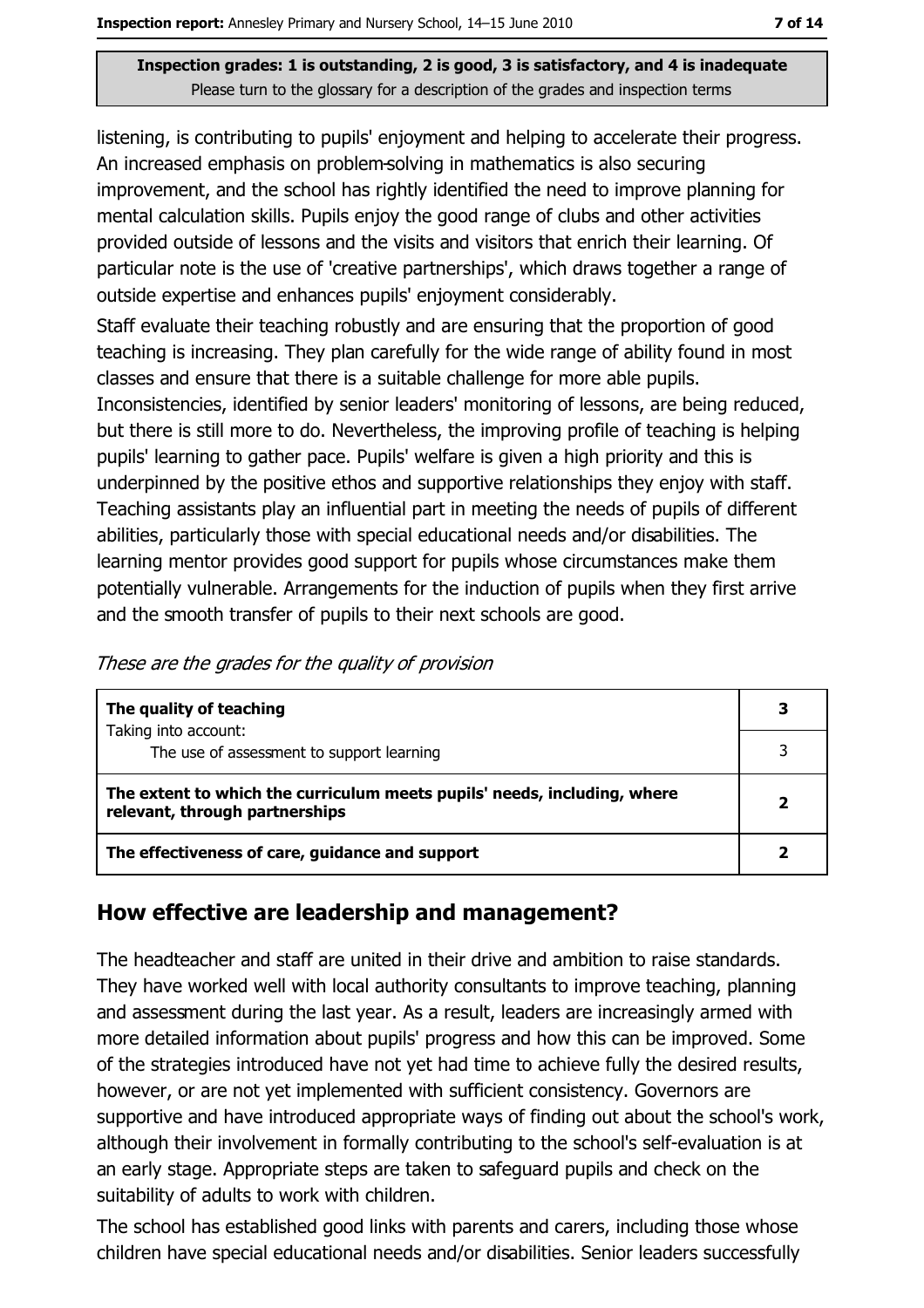ensure that pupils of all backgrounds and abilities enjoy the same opportunities. Staff track the welfare and progress of different groups of pupils carefully and have successfully closed the gap in the performance of boys and girls. Instances of bullying or harassment are very rare and are dealt with robustly. Leaders have a good understanding of their impact on community cohesion locally but this is less well developed further afield. There are appropriate plans for placing their evaluation of this work on a more formal footing.

These are the grades for leadership and management

| The effectiveness of leadership and management in embedding ambition and<br>driving improvement                                                                     | 3                       |
|---------------------------------------------------------------------------------------------------------------------------------------------------------------------|-------------------------|
| Taking into account:<br>The leadership and management of teaching and learning                                                                                      | 3                       |
| The effectiveness of the governing body in challenging and supporting the<br>school so that weaknesses are tackled decisively and statutory responsibilities<br>met | 3                       |
| The effectiveness of the school's engagement with parents and carers                                                                                                | $\overline{\mathbf{2}}$ |
| The effectiveness of partnerships in promoting learning and well-being                                                                                              | $\overline{\mathbf{2}}$ |
| The effectiveness with which the school promotes equality of opportunity and<br>tackles discrimination                                                              | $\overline{\mathbf{2}}$ |
| The effectiveness of safeguarding procedures                                                                                                                        | 3                       |
| The effectiveness with which the school promotes community cohesion                                                                                                 | 3                       |
| The effectiveness with which the school deploys resources to achieve<br>value for money                                                                             | 3                       |

# **Early Years Foundation Stage**

Provision in Early Years Foundation Stage has improved since the last inspection and is well organised, led and resourced. Children enjoy their time in the unit and their learning and welfare needs are met well. As a result, they achieve well whatever their starting points. Children settle quickly into FS1 because staff provide a safe and secure environment and an interesting range of activities. They enjoy working together to search for pirate treasure, for example, or to sing songs about the sea. Staff are clear about what they expect children to learn but, occasionally, they try to cover too much in a short time so that there are missed opportunities to extend children's vocabulary or encourage less confident children to speak. Children's enthusiam for learning continues as they move into FS2, and their progress accelerates because of consistently good teaching. By the time they leave the unit, most reach and some exceed the goals expected of children of this age.

In both classes, staff take good account of children's interests and ideas when planning work. There is a strong emphasis on promoting their confidence, independence and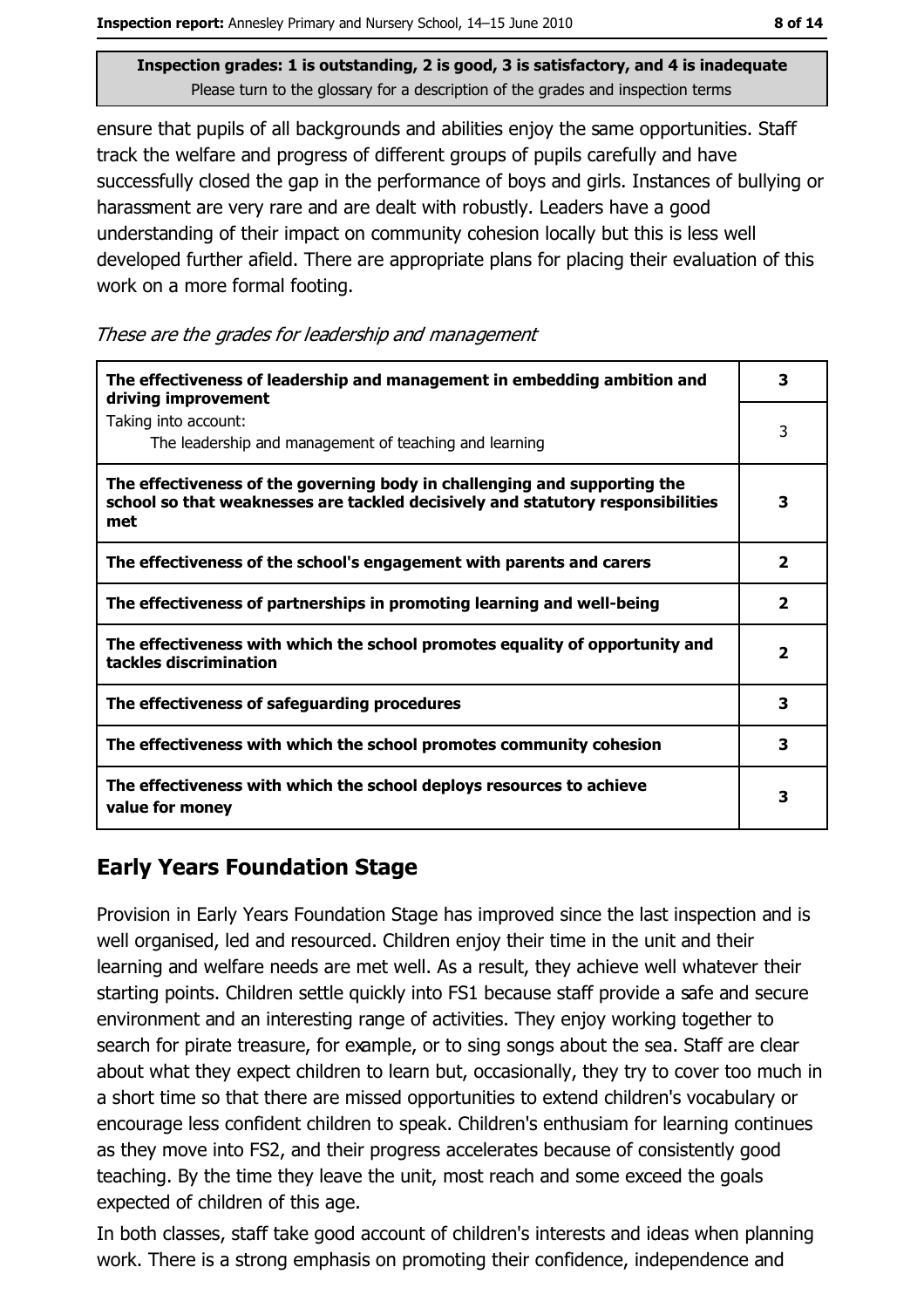co-operation, and a good balance between activities led by an adult and those selected by the children. Good use is made of the outdoor area to support children's learning. A close check is kept on children's progress through well organised assessment systems, and the information is used well to plan children's next steps. Detailed profiles of each child are built up. These are thorough and functional, but are not laid out in a way that celebrates children's achievement or can be usefully shared with parents.

These are the grades for the Early Years Foundation Stage

| <b>Overall effectiveness of the Early Years Foundation Stage</b>                             |                |
|----------------------------------------------------------------------------------------------|----------------|
| Taking into account:<br>Outcomes for children in the Early Years Foundation Stage            |                |
| The quality of provision in the Early Years Foundation Stage                                 |                |
| The effectiveness of leadership and management of the Early Years<br><b>Foundation Stage</b> | $\overline{2}$ |

## **Views of parents and carers**

Most parents and carers who returned the questionnaire are pleased with what the school offers. In particular, they feel that the school keeps their children safe and prepares them well for the next stage of their education. They feel that the school is led and managed effectively and takes good account of their views. A few parents and carers would like more information about their children's progress. Inspectors found that the school provides a range of information that is typical of primary schools and appropriate opportunities for parents and carers to consult with staff.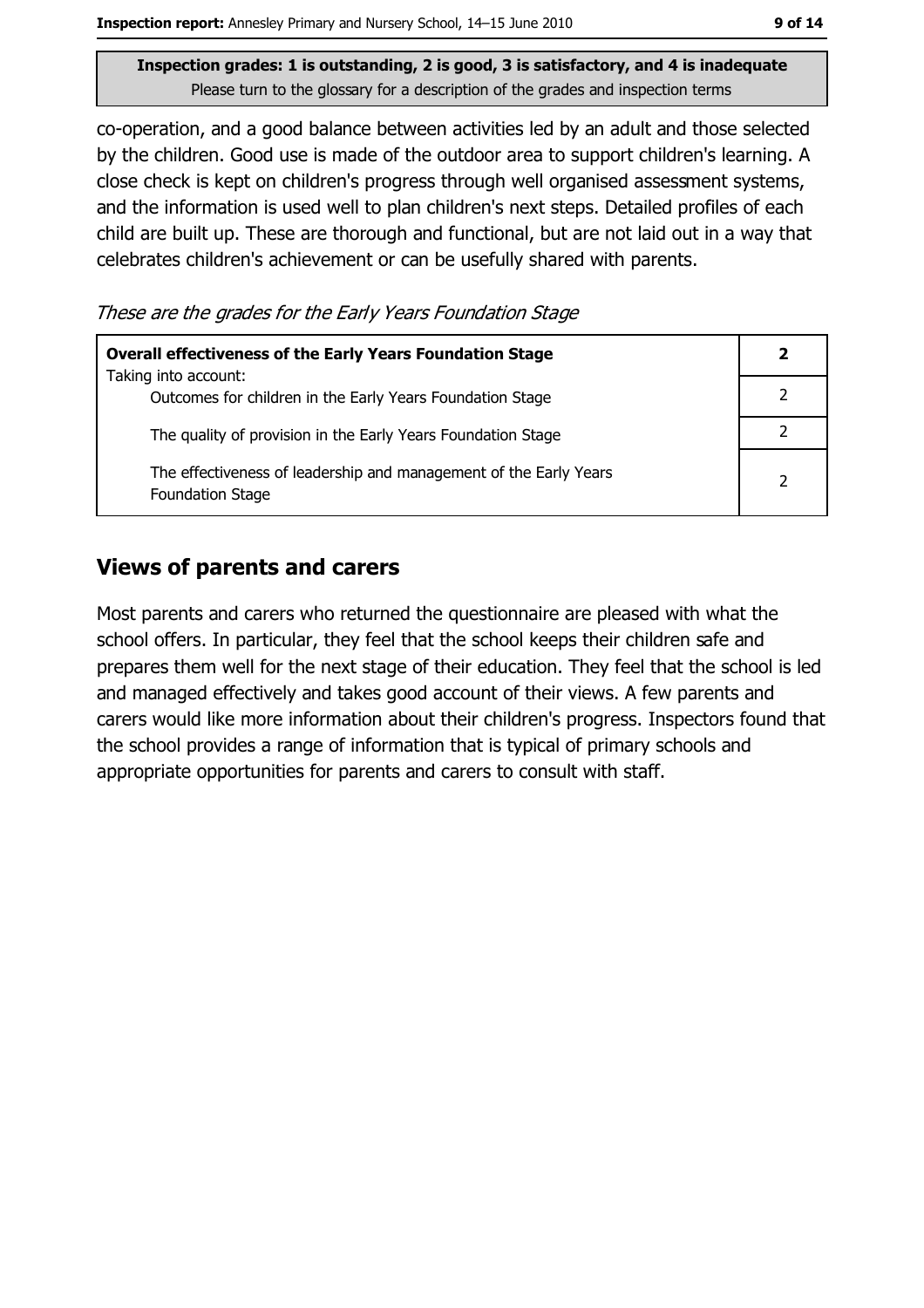#### Responses from parents and carers to Ofsted's questionnaire

Ofsted invited all the registered parents and carers of pupils registered at Annesley Primary and Nursery School to complete a questionnaire about their views of the school.

In the questionnaire, parents and carers were asked to record how strongly they agreed with 13 statements about the school. The inspection team received 49 completed questionnaires by the end of the on-site inspection. In total, there are 193 pupils registered at the school.

| <b>Statements</b>                                                                                                                                                                                                                                       | <b>Strongly</b><br><b>Agree</b> |               | <b>Agree</b> |               |                | <b>Disagree</b> |              | <b>Strongly</b><br>disagree |  |
|---------------------------------------------------------------------------------------------------------------------------------------------------------------------------------------------------------------------------------------------------------|---------------------------------|---------------|--------------|---------------|----------------|-----------------|--------------|-----------------------------|--|
|                                                                                                                                                                                                                                                         | <b>Total</b>                    | $\frac{0}{0}$ | <b>Total</b> | $\frac{0}{0}$ | <b>Total</b>   | $\frac{0}{0}$   | <b>Total</b> | $\frac{0}{0}$               |  |
| My child enjoys school                                                                                                                                                                                                                                  | 29                              | 59            | 17           | 35            | 3              | 6               | $\mathbf{0}$ | 0                           |  |
| The school keeps my child<br>safe                                                                                                                                                                                                                       | 37                              | 76            | 11           | 22            | $\mathbf 0$    | 0               | 0            | 0                           |  |
| The school informs me<br>about my child's progress                                                                                                                                                                                                      | 26                              | 53            | 15           | 31            | $\overline{7}$ | 14              | 0            | 0                           |  |
| My child is making enough<br>progress at this school                                                                                                                                                                                                    | 27                              | 55            | 18           | 37            | 3              | 6               | 0            | $\mathbf 0$                 |  |
| The teaching is good at this<br>school                                                                                                                                                                                                                  | 30                              | 61            | 17           | 35            | 1              | $\overline{2}$  | 0            | $\mathbf 0$                 |  |
| The school helps me to<br>support my child's learning                                                                                                                                                                                                   | 26                              | 53            | 20           | 41            | $\overline{2}$ | 4               | 1            | $\overline{2}$              |  |
| The school helps my child to<br>have a healthy lifestyle                                                                                                                                                                                                | 25                              | 51            | 21           | 43            | $\mathbf{1}$   | $\overline{2}$  | 0            | $\boldsymbol{0}$            |  |
| The school makes sure that<br>my child is well prepared for<br>the future (for example<br>changing year group,<br>changing school, and for<br>children who are finishing<br>school, entering further or<br>higher education, or<br>entering employment) | 25                              | 51            | 20           | 41            | $\mathbf 0$    | 0               | 0            | $\mathbf 0$                 |  |
| The school meets my child's<br>particular needs                                                                                                                                                                                                         | 31                              | 63            | 14           | 29            | 3              | 6               | 0            | $\mathbf 0$                 |  |
| The school deals effectively<br>with unacceptable behaviour                                                                                                                                                                                             | 24                              | 49            | 21           | 43            | 3              | 6               | 0            | 0                           |  |
| The school takes account of<br>my suggestions and<br>concerns                                                                                                                                                                                           | 24                              | 49            | 23           | 47            | 0              | 0               | 0            | $\boldsymbol{0}$            |  |
| The school is led and<br>managed effectively                                                                                                                                                                                                            | 30                              | 61            | 18           | 37            | $\mathbf 0$    | 0               | 0            | $\mathbf 0$                 |  |
| Overall, I am happy with my<br>child's experience at this<br>school                                                                                                                                                                                     | 33                              | 67            | 14           | 29            | $\mathbf{1}$   | $\overline{2}$  | 0            | 0                           |  |

The table above summarises the responses that parents and carers made to each statement. The percentages indicate the proportion of parents and carers giving that response out of the total number of completed questionnaires. Where one or more parents and carers chose not to answer a particular question, the percentages will not add up to 100%.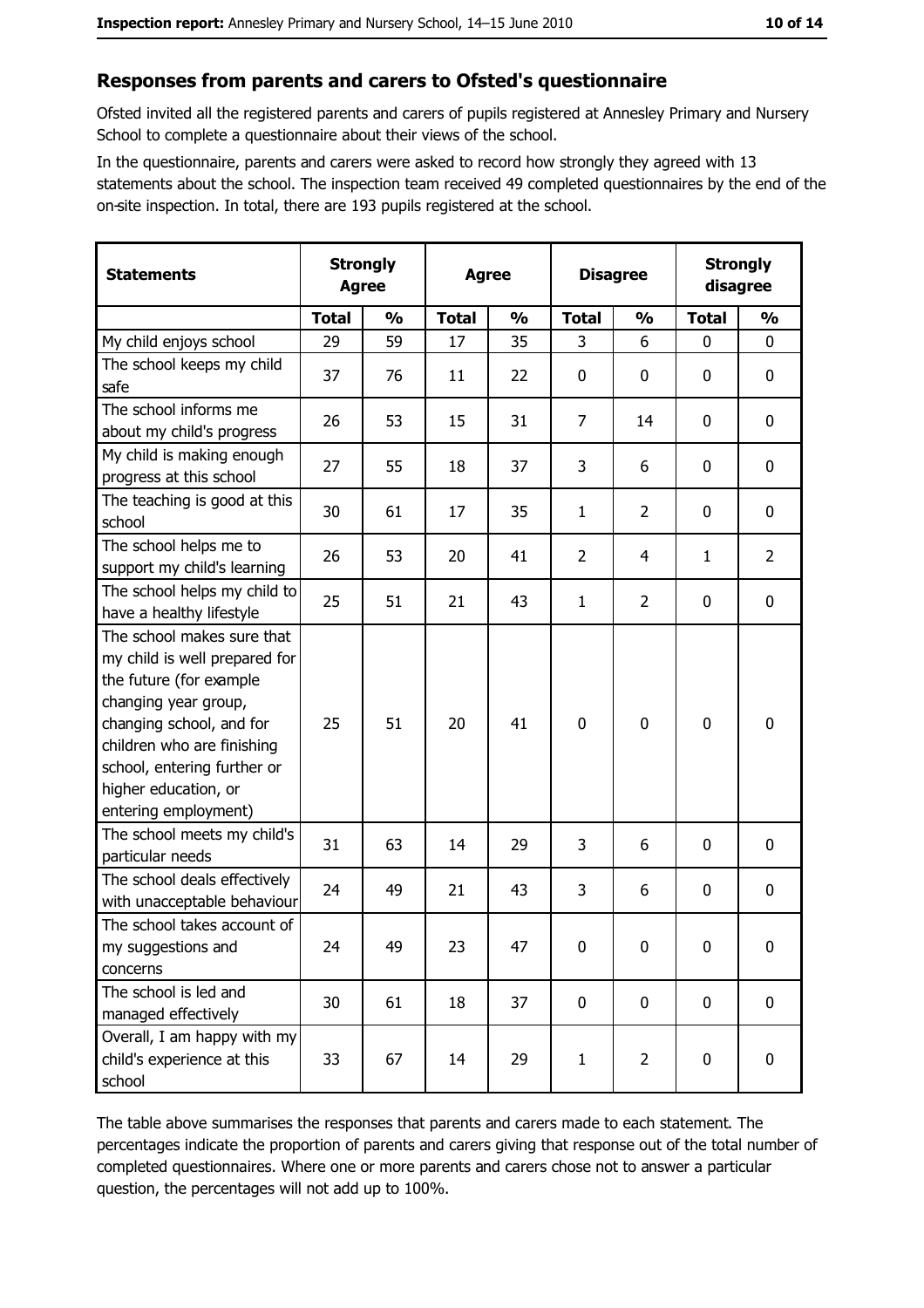# Glossary

| Grade   | <b>Judgement</b> | <b>Description</b>                                                                                                                                                                                                               |  |
|---------|------------------|----------------------------------------------------------------------------------------------------------------------------------------------------------------------------------------------------------------------------------|--|
| Grade 1 | Outstanding      | These features are highly effective. An oustanding<br>school provides exceptionally well for its pupils' needs.                                                                                                                  |  |
| Grade 2 | Good             | These are very positive features of a school. A school<br>that is good is serving its pupils well.                                                                                                                               |  |
| Grade 3 | Satisfactory     | These features are of reasonable quality. A satisfactory<br>school is providing adequately for its pupils.                                                                                                                       |  |
| Grade 4 | Inadequate       | These features are not of an acceptable standard. An<br>inadequate school needs to make significant<br>improvement in order to meet the needs of its pupils.<br>Ofsted inspectors will make further visits until it<br>improves. |  |

# What inspection judgements mean

## **Overall effectiveness of schools**

|                       | Overall effectiveness judgement (percentage of<br>schools) |      |                     |                   |
|-----------------------|------------------------------------------------------------|------|---------------------|-------------------|
| <b>Type of school</b> | <b>Outstanding</b>                                         | Good | <b>Satisfactory</b> | <b>Inadequate</b> |
| Nursery schools       | 51                                                         | 45   | 0                   | 4                 |
| Primary schools       | 6                                                          | 41   | 42                  | 10                |
| Secondary schools     | 8                                                          | 34   | 44                  | 14                |
| Sixth forms           | 10                                                         | 37   | 50                  | 3                 |
| Special schools       | 32                                                         | 38   | 25                  | 5                 |
| Pupil referral units  | 12                                                         | 43   | 31                  | 14                |
| All schools           | 9                                                          | 40   | 40                  | 10                |

New school inspection arrangements were introduced on 1 September 2009. This means that inspectors now make some additional judgements that were not made previously.

The data in the table above is for the period 1 September to 31 December 2009 and is the most recently published data available (see www.ofsted.gov.uk). Please note that the sample of schools inspected during the autumn term 2009 was not representative of all schools nationally, as weaker schools are inspected more frequently than good or outstanding schools.

Percentages are rounded and do not always add exactly to 100. Secondary school figures include those that have sixth forms, and sixth form figures include only the data specifically for sixth form inspection judgements.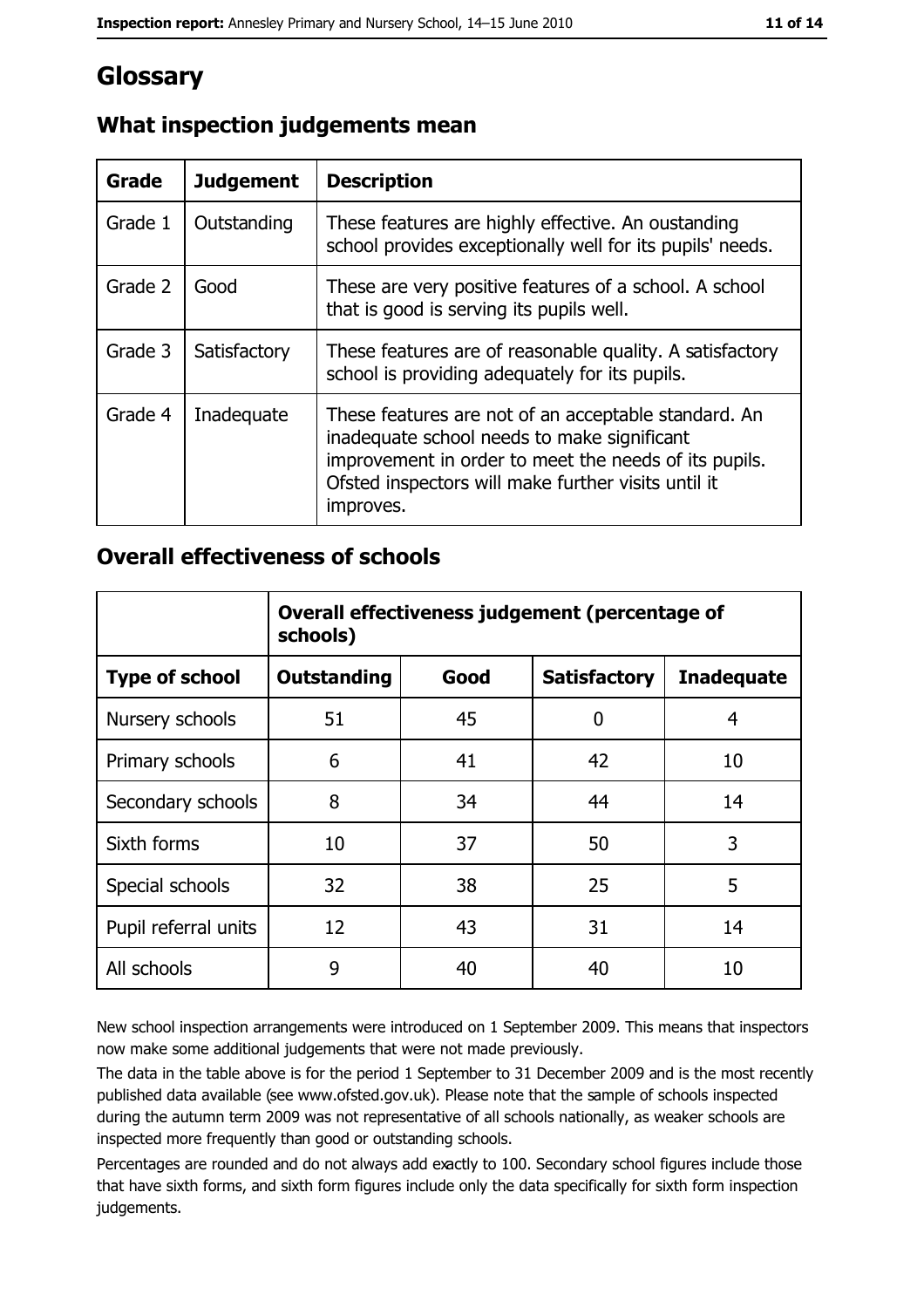# **Common terminology used by inspectors**

| Achievement:                  | the progress and success of a pupil in<br>their learning, development or training.                                                                                                                                                                                                                           |
|-------------------------------|--------------------------------------------------------------------------------------------------------------------------------------------------------------------------------------------------------------------------------------------------------------------------------------------------------------|
| Attainment:                   | the standard of the pupils' work shown by<br>test and examination results and in<br>lessons.                                                                                                                                                                                                                 |
| Capacity to improve:          | the proven ability of the school to<br>continue improving. Inspectors base this<br>judgement on what the school has<br>accomplished so far and on the quality of<br>its systems to maintain improvement.                                                                                                     |
| Leadership and management:    | the contribution of all the staff with<br>responsibilities, not just the headteacher,<br>to identifying priorities, directing and<br>motivating staff and running the school.                                                                                                                                |
| Learning:                     | how well pupils acquire knowledge,<br>develop their understanding, learn and<br>practise skills and are developing their<br>competence as learners.                                                                                                                                                          |
| <b>Overall effectiveness:</b> | inspectors form a judgement on a school's<br>overall effectiveness based on the findings<br>from their inspection of the school. The<br>following judgements, in particular,<br>influence what the overall effectiveness<br>judgement will be.                                                               |
|                               | The school's capacity for sustained<br>improvement.<br>Outcomes for individuals and groups<br>of pupils.<br>The quality of teaching.<br>The extent to which the curriculum<br>meets pupil's needs, including where<br>relevant, through partnerships.<br>The effectiveness of care, guidance<br>and support. |
| Progress:                     | the rate at which pupils are learning in<br>lessons and over longer periods of time. It<br>is often measured by comparing the<br>pupils' attainment at the end of a key<br>stage with their attainment when they<br>started.                                                                                 |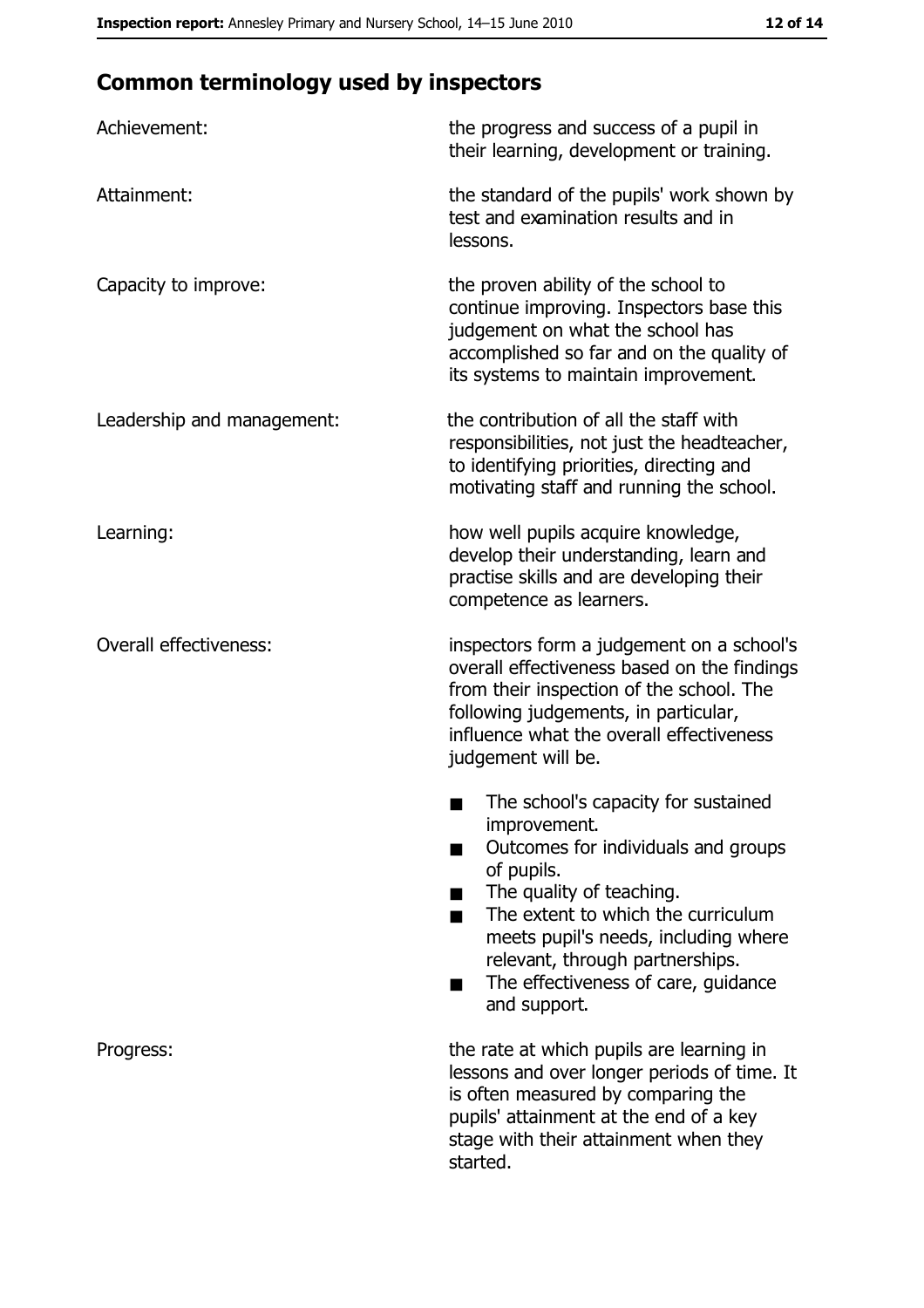This letter is provided for the school, parents and carers to share with their children. It describes Ofsted's main findings from the inspection of their school.



16 June 2010

**Dear Pupils** 

Inspection of Annesley Primary and Nursery School, Annesley Woodhouse, NG17 9BW Thank you for the friendly way you welcomed us when we inspected your school recently. A special thank you goes to those who met with us to give us your views. You gave us lots of helpful information.

Your school gives you a satisfactory education. This means that there are some

- things it does well and some things it could do better. Your headteacher and the
- other staff have been working hard to improve the school and things are getting  $\blacksquare$
- better. Your staff take good care of you. You told us you feel safe and this is one of  $\blacksquare$ the reasons why you enjoy school and attend regularly. We could see for ourselves that you behave well and you are keen to learn. Well done, and please keep it up because it is very important. Another reason why you enjoy school is that the teachers give you lots of interesting things to do in and out of lessons.

Your headteacher, staff and governors are keen for the school to improve, and we have asked them to do three things.

We want your teachers to ask you challenging questions to help you learn even more and to keep a close check on your understanding during lessons. When they mark your work we want them to make sure they give you enough information about how you can improve.

We want staff to check carefully how well they help you to understand how different communities get along in this country and around the world.

We have asked them to make sure that you learn about different cultures.

Please all help by continuing to do your best, read your teachers' comments carefully and concentrate on what they ask you to improve.

**Best wishes** 

Keith Williams

Lead inspector